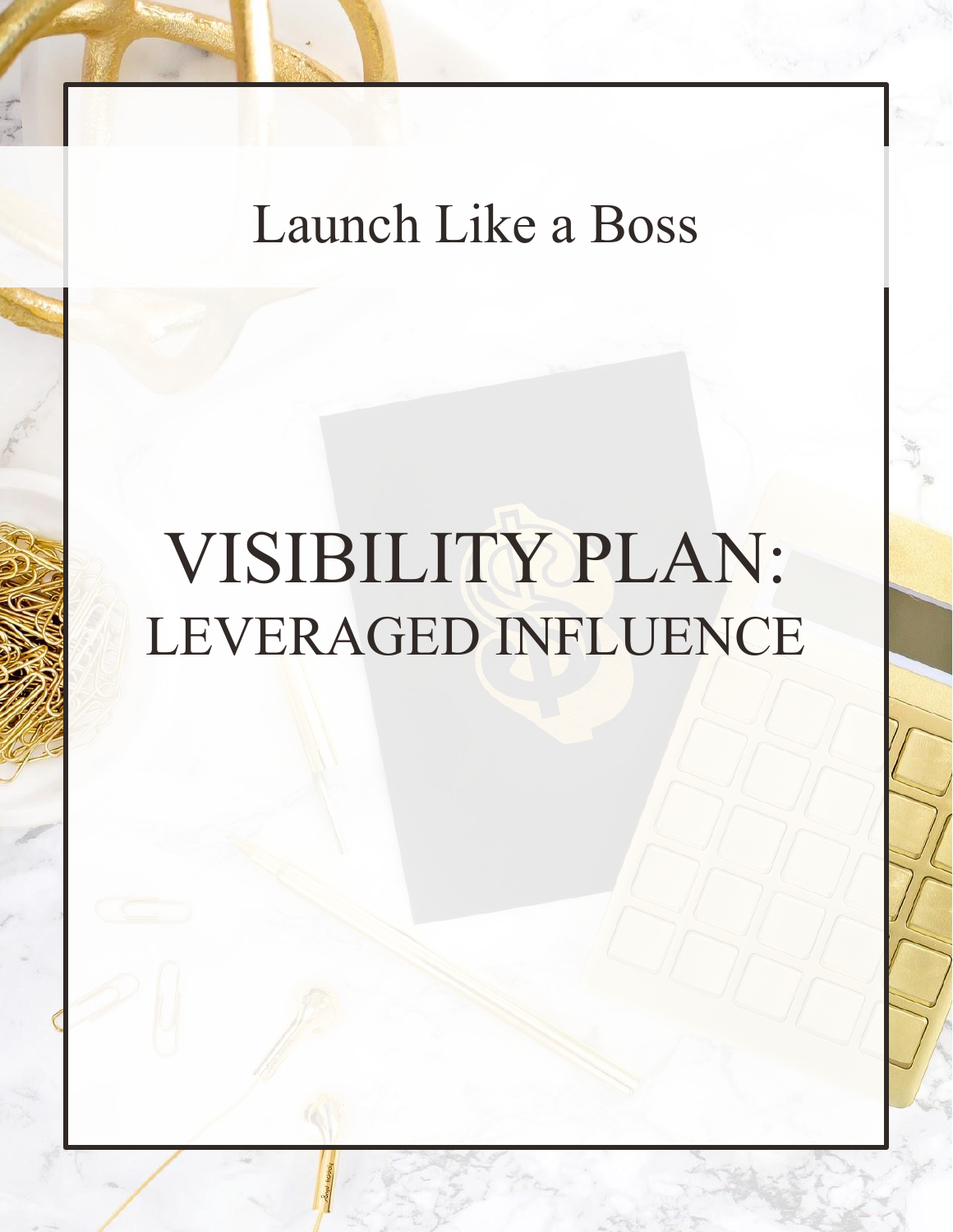### LEVERAGED INFLUENCE

1. Make yourself a desirable guest. What are you an expert at already?

How could you increase your expertise?

What unique ideas can you share?

What tried-and-true concepts could you improve on and make your own?

<u> 1990 - Andrew States (d. 1980)</u>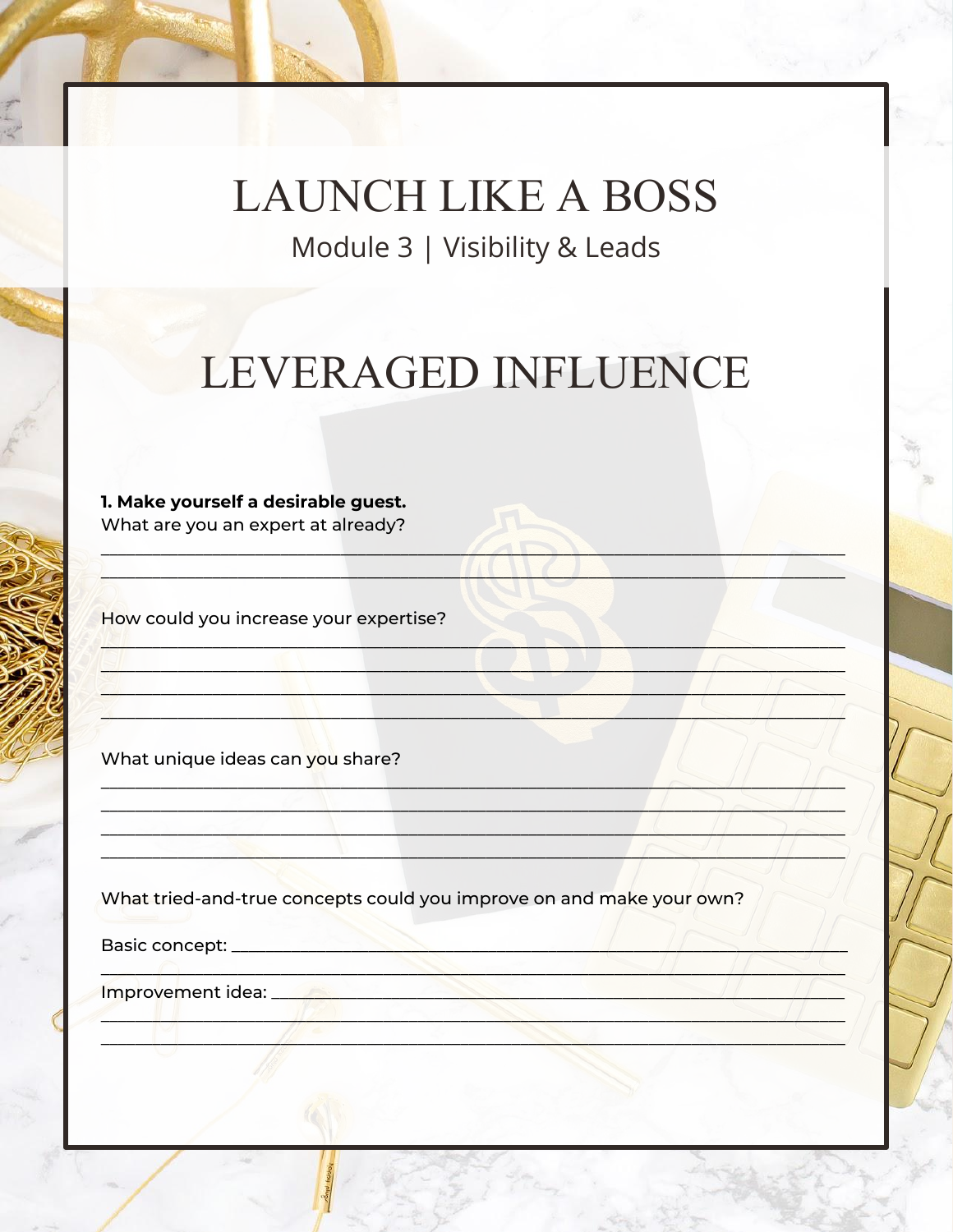## **LAUNCH LIKE A BOSS**

Module 3 | Visibility & Leads

| What can you do to make yourself a more desirable guest?       |
|----------------------------------------------------------------|
|                                                                |
|                                                                |
|                                                                |
|                                                                |
|                                                                |
|                                                                |
| What could you create to make yourself a more desirable guest? |
|                                                                |
|                                                                |
|                                                                |
|                                                                |
|                                                                |
|                                                                |
|                                                                |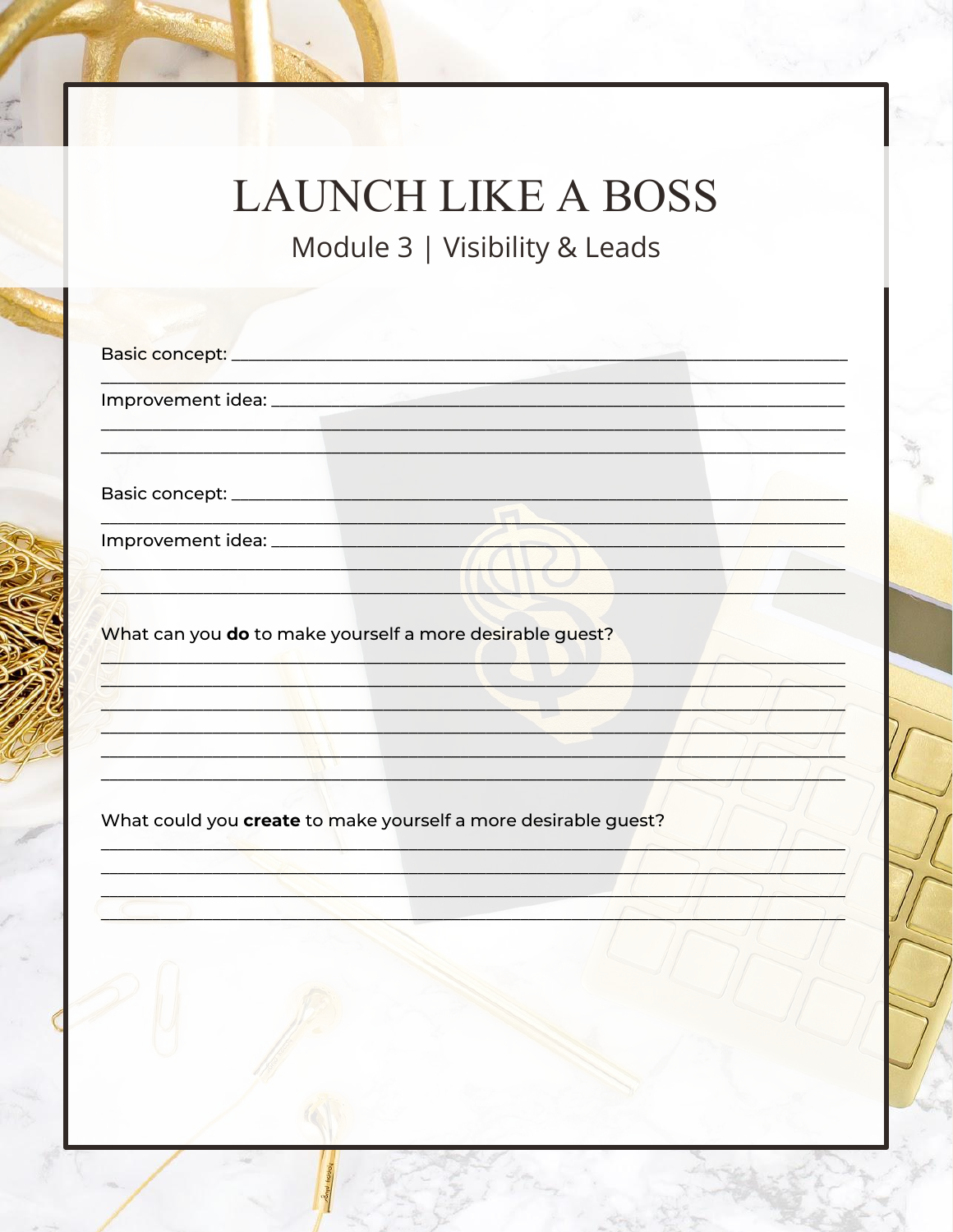#### 2. Do your research.

Step 1: Find 50 - 100 blogs, podcasts, or other media outlets to potentially pitch.  $\Box$ Research tip: find podcasts by searching for keywords in iTunes, or find blogs by Googling topic title ideas.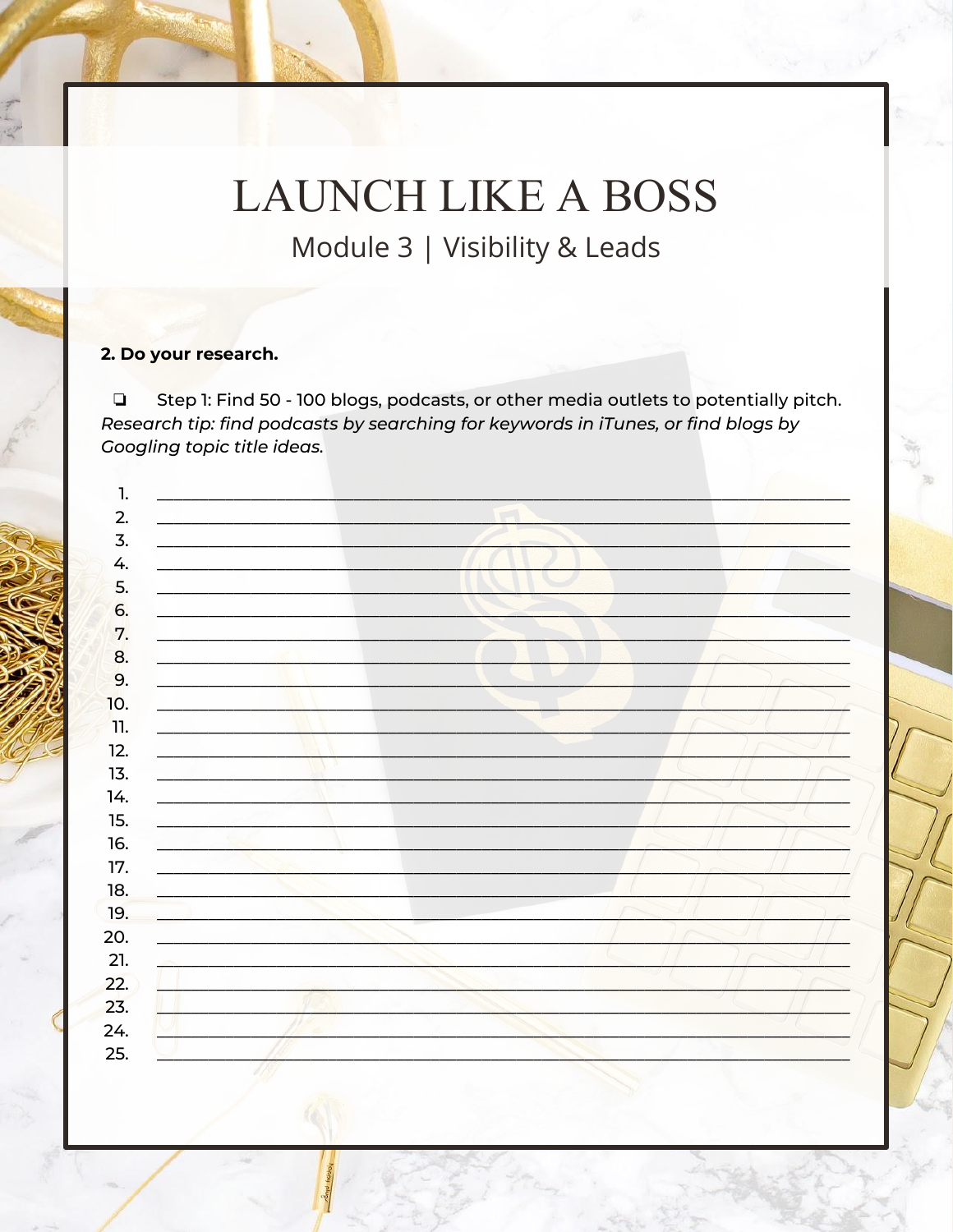| <u> 1989 - Johann Stoff, deutscher Stoff, der Stoff, der Stoff, der Stoff, der Stoff, der Stoff, der Stoff, der S</u>                                                                                                                |  |
|--------------------------------------------------------------------------------------------------------------------------------------------------------------------------------------------------------------------------------------|--|
| <u> 1989 - Johann Harry Marie Barn, amerikan ba</u>                                                                                                                                                                                  |  |
| <u> 1989 - Johann Barnett, fransk politiker (d. 1989)</u>                                                                                                                                                                            |  |
|                                                                                                                                                                                                                                      |  |
|                                                                                                                                                                                                                                      |  |
|                                                                                                                                                                                                                                      |  |
|                                                                                                                                                                                                                                      |  |
| <u>and the second control of the second control of the second control of the second control of the second control of the second control of the second control of the second control of the second control of the second control </u> |  |
|                                                                                                                                                                                                                                      |  |
|                                                                                                                                                                                                                                      |  |
| the contract of the contract of the contract of the contract of the contract of the contract of the contract of                                                                                                                      |  |
| the contract of the contract of the contract of the contract of the contract of                                                                                                                                                      |  |
|                                                                                                                                                                                                                                      |  |
| <u> 1970 - Jan James Andrews, amerikansk politiker (</u>                                                                                                                                                                             |  |
|                                                                                                                                                                                                                                      |  |
| <u> 1986 - Alexander Alexander III (m. 1956)</u>                                                                                                                                                                                     |  |
|                                                                                                                                                                                                                                      |  |
|                                                                                                                                                                                                                                      |  |
|                                                                                                                                                                                                                                      |  |
| and the company of the contract of the contract of the contract of the contract of the contract of the contract of                                                                                                                   |  |
| and the second state of the second state of the second state of the second state of the                                                                                                                                              |  |
|                                                                                                                                                                                                                                      |  |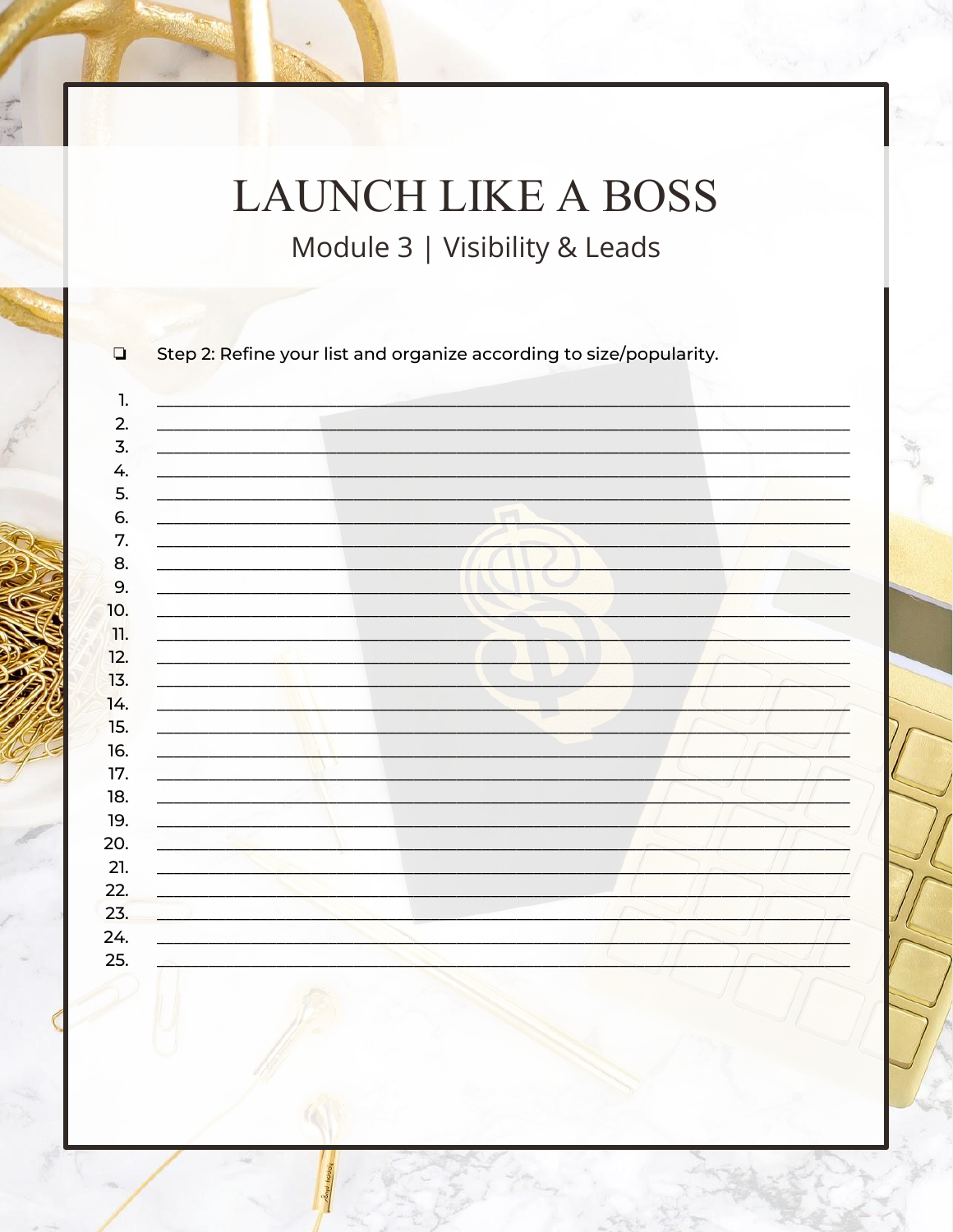#### 3. Have great content ideas.

What makes a great content idea?

- unique  $\rightarrow$
- helpful  $\rightarrow$
- interesting  $\rightarrow$
- well-suited to the prospective audience  $\rightarrow$
- strategically related to your launch  $\rightarrow$
- Brainstorm 10+ great content ideas:  $\Box$